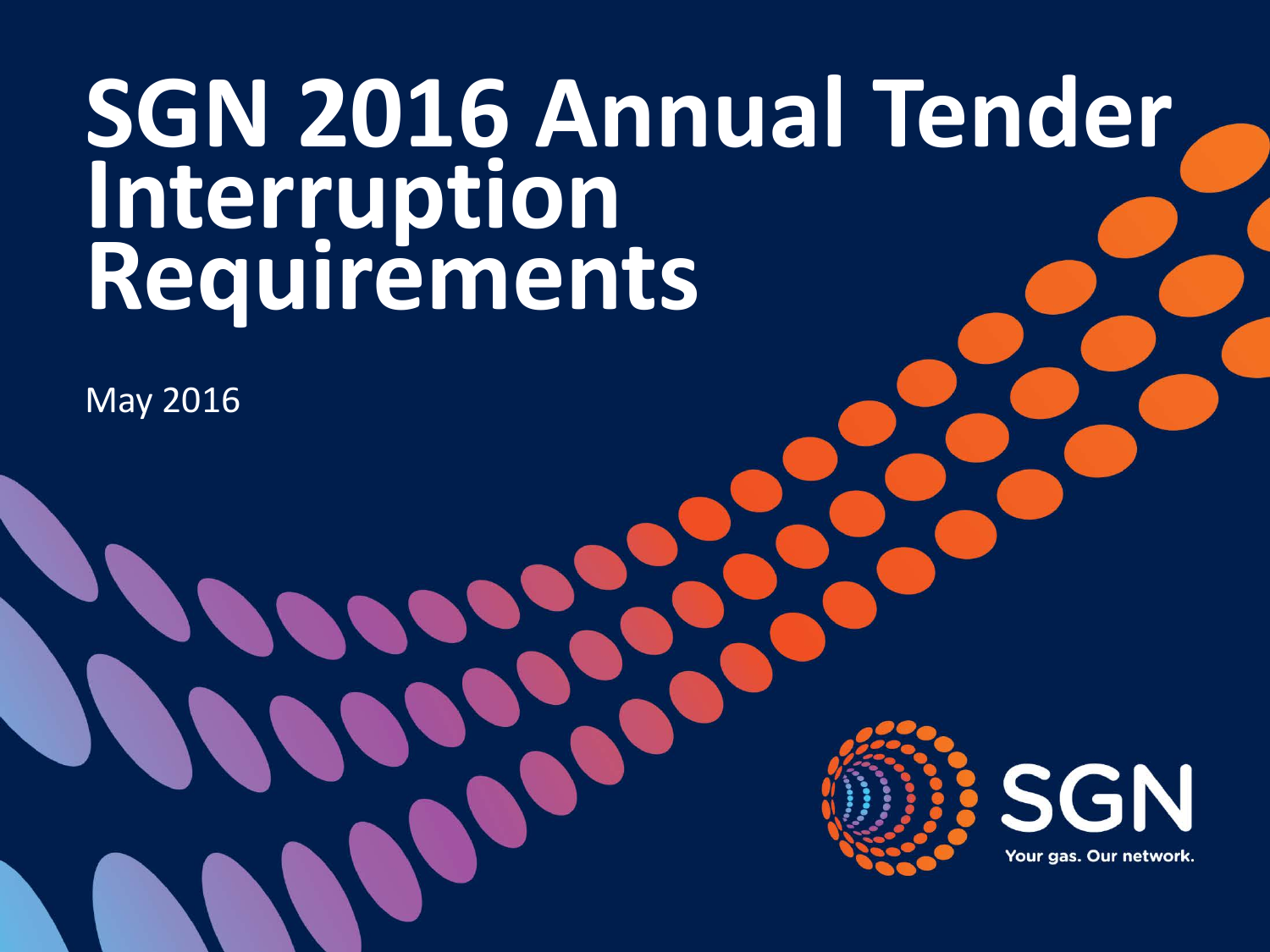# **2016 Annual Interruption Process**

SGN publish Interruption Requirements 3 May 2016

Tender window opens Monday 6 June 2016

Tender window closes Friday 17 June 2016

On or before 21 July 2016 SGN publish results of the Annual Tender Process



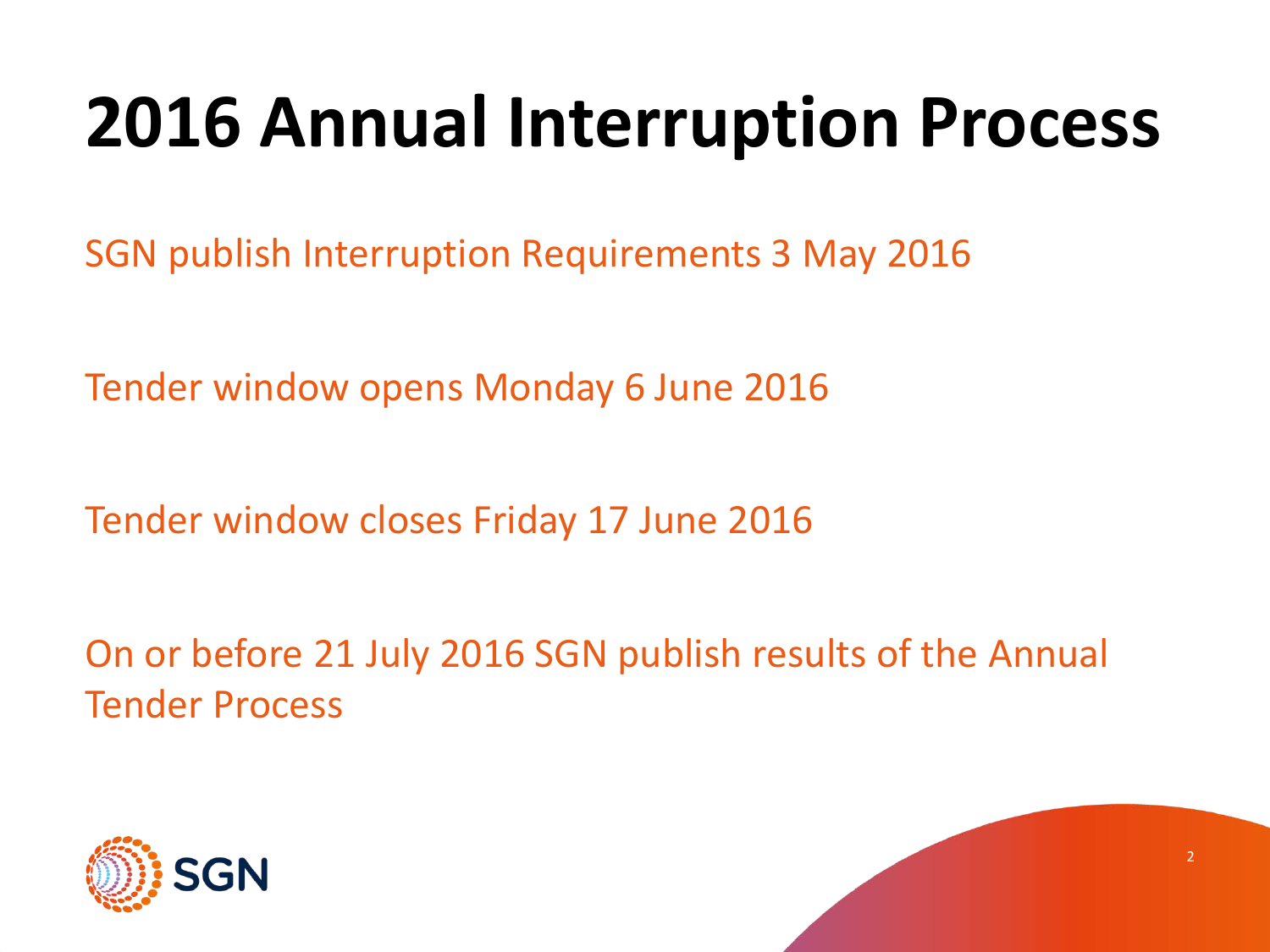# **2016 Annual Interruption Requirements**

SGN has published it's Interruption Requirements, details are summarised below or on the SGN website under Connections;

www.sgn.co.uk

or contact for assistance

- Leyon Joseph tel  $02380816730$
- Scott Duncan tel 01293 818256
- Email network.capacity@sgn.co.uk



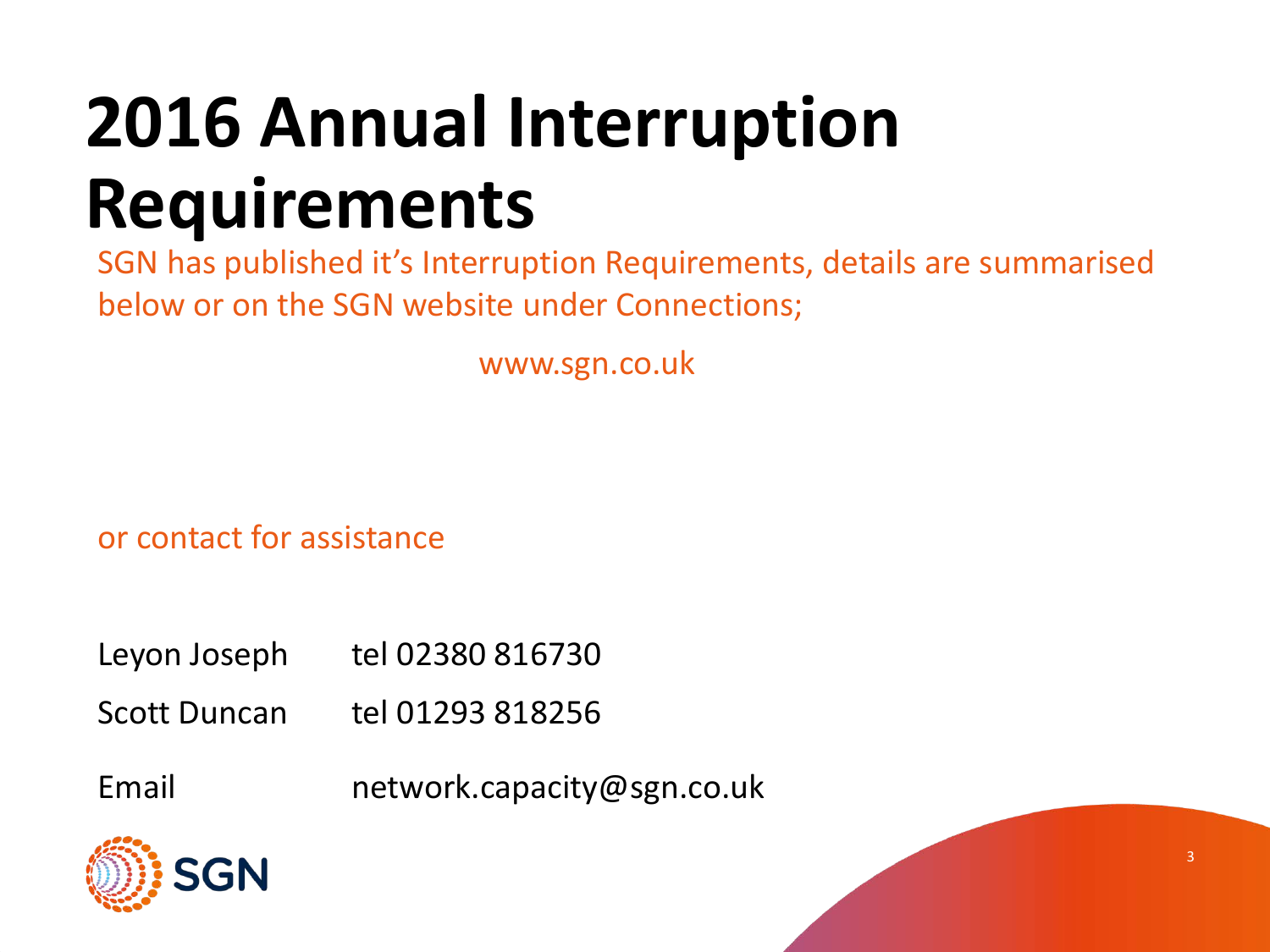# **Scotland - Requirements**



Thurso

4